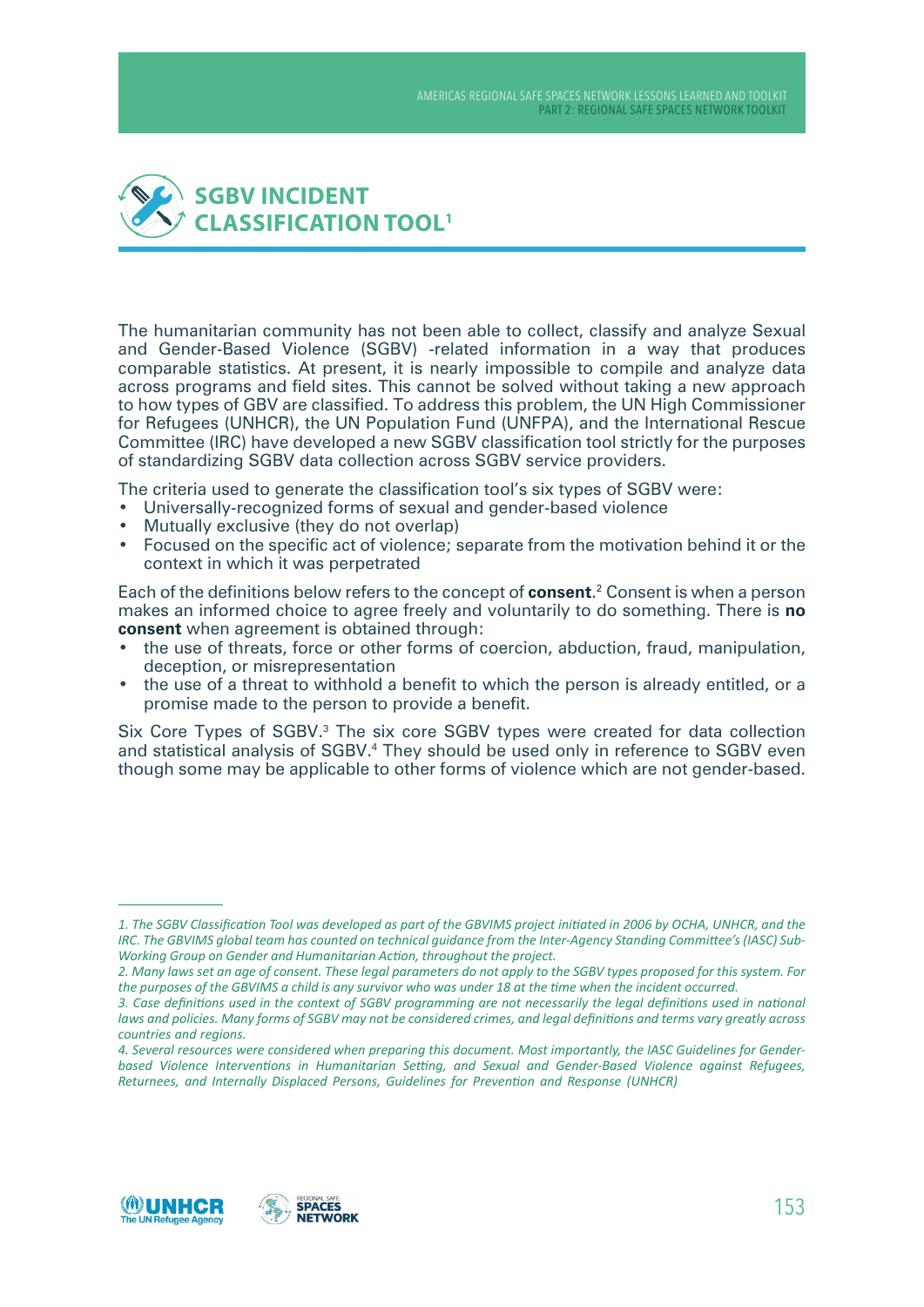| 1. RAPE                                                                         | Non-consensual penetration (however slight) of the vagina,<br>anus or mouth with a penis or other body part. Also includes<br>penetration of the vagina or anus with an object.                                                                                                                                                                                                                                                   |
|---------------------------------------------------------------------------------|-----------------------------------------------------------------------------------------------------------------------------------------------------------------------------------------------------------------------------------------------------------------------------------------------------------------------------------------------------------------------------------------------------------------------------------|
| <b>2. SEXUAL ASSAULT</b>                                                        | Any form of non-consensual sexual contact that does not<br>result in or include penetration. Examples include: attempted<br>rape, as well as unwanted kissing, fondling, or touching<br>of genitalia and buttocks. FGM/C is an act of violence that<br>impacts sexual organs, and as such should be classified as<br>sexual assault. This incident type does not include rape, i.e.,<br>where penetration has occurred.           |
| <b>3. PHYSICAL ASSAULT</b>                                                      | An act of physical violence that is not sexual in nature.<br>Examples include: hitting, slapping, choking, cutting,<br>shoving, burning, shooting or use of any weapons, acid<br>attacks or any other act that results in pain, discomfort or<br>injury. This incident type does not include FGM/C.                                                                                                                               |
| <b>4. FORCED MARRIAGE</b>                                                       | The marriage of an individual against her or his will.                                                                                                                                                                                                                                                                                                                                                                            |
| 5. DENIAL OF<br><b>RESOURCES,</b><br><b>OPPORTUNITIES</b><br><b>OR SERVICES</b> | Denial of rightful access to economic resources/assets or<br>livelihood opportunities, education, health or other social<br>services. Examples include a widow prevented from<br>receiving an inheritance, earnings forcibly taken by an<br>intimate partner or family member, a woman prevented from<br>using contraceptives, a girl prevented from attending school,<br>etc. Reports of general poverty should not be recorded. |
| 6. PSYCHOLOGICAL/<br><b>EMOTIONAL</b><br><b>ABUSE</b>                           | Infliction of mental or emotional pain or injury. Examples<br>include: threats of physical or sexual violence, intimidation,<br>humiliation, forced isolation, stalking, harassment, unwanted<br>attention, remarks, gestures or written words of a sexual and/                                                                                                                                                                   |

## **EXPLANATION:**

Any incident involving SGBV can often involve more than one form of violence (i.e. a woman who is raped, beaten and psychologically abused during the course of an incident). **This system can only capture one type of SGBV per incident.** To ensure valid and statistically comparable data, all those using the same system must use the same approach to determine how to classify a given incident based upon the type of SGBV it involved. **The types of SGBV are listed in a specific order to ensure statistically comparable data**. 5 The instructions below allow us to use a process of elimination to determine the most specific incident type to use in classifying a reported incident.

or menacing nature, destruction of cherished things, etc.

*<sup>5.</sup> The order is NOT intended to express an implied 'value' of the SGBV types (i.e. rape is worse than forced marriage).*